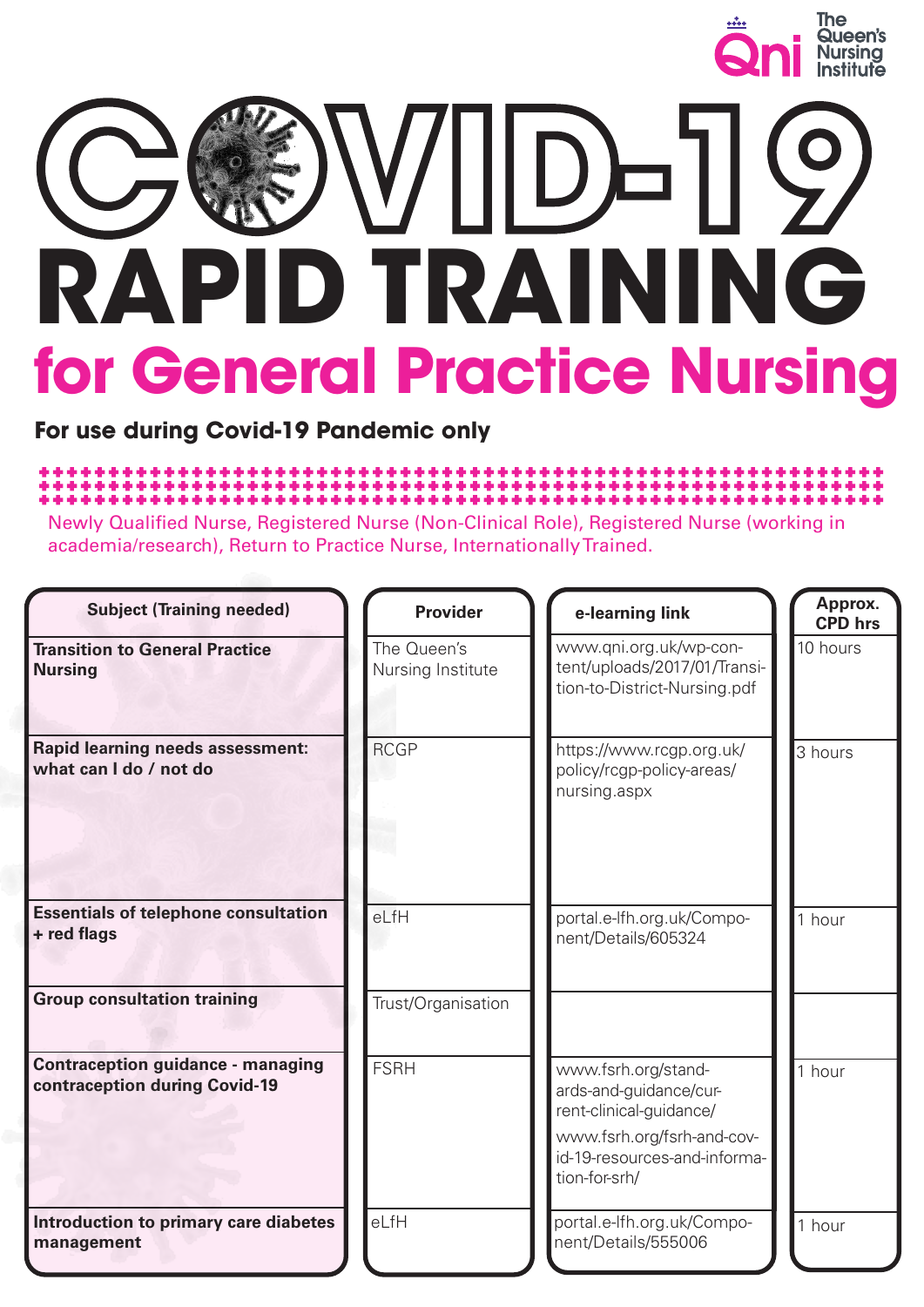## **For use during Covid-19 Pandemic only**

# 

| <b>Subject (Training needed)</b>                                                     | <b>Provider</b>                        | e-learning link                                                                                                                                              | Approx.<br><b>CPD</b> hrs |
|--------------------------------------------------------------------------------------|----------------------------------------|--------------------------------------------------------------------------------------------------------------------------------------------------------------|---------------------------|
| <b>Introduction to primary care COPD</b><br>management                               | Primary Care<br>Respiratory<br>Academy | https://respiratoryacade-<br>my.co.uk/clinical/cpd-mod-<br>ules/                                                                                             | 1 hour                    |
| <b>Essentials of home visits</b>                                                     | <b>QNI</b>                             | <b>Transition to District Nursing</b><br>- Chapter 3 Working Safely<br>www.qni.org.uk/wp-content/<br>uploads/2017/01/Transi-<br>tion-to-District-Nursing.pdf | 1 hour                    |
| <b>End of life</b>                                                                   | Marie Curie                            | www.mariecurie.org.<br>uk/professionals/pallia-<br>tive-care-knowledge-zone<br>Breathlessness - www.<br>mariecurie.org.uk/profes-                            | 6 hours                   |
|                                                                                      |                                        | sionals/palliative-care-knowl-<br>edge-zone/symptom-control/<br>breathlessness                                                                               |                           |
|                                                                                      |                                        | Syringe Drivers - www.<br>mariecurie.org.uk/profes-<br>sionals/palliative-care-knowl-<br>edge-zone/symptom-control/<br>syringe-drivers#useful-re-<br>sources |                           |
| <b>Childhood immunisations</b>                                                       | eLfH                                   | portal.e-lfh.org.uk/Compo-<br>nent/Details/605892                                                                                                            | 1 hour                    |
| <b>Performing an ECG</b>                                                             | eLfH                                   | portal.e-lfh.org.uk/Compo-<br>nent/Details/451120                                                                                                            | 1 hour                    |
| <b>Administration of therapeutic</b><br>Injections such as Zoladex/Depo-Pro-<br>vera | Takeda                                 | prostapdcs.co.uk/profes-<br>sional/the-device/adminis-<br>tration/                                                                                           | 1 hour                    |
|                                                                                      | Astra Zenca                            | medicines.astrazeneca.<br>co.uk/home/oncology/zola-<br>dex/administration.html                                                                               |                           |
| <b>Basic wound care</b>                                                              | Wound UK                               | www.wounds-uk.com/<br>course/maintaining-skin-in-<br>tegrity/content/functions-<br>of-the-skin                                                               | 2 hours                   |

2 Covid-19 Training for Community, Primary Care and Care Home Nursing